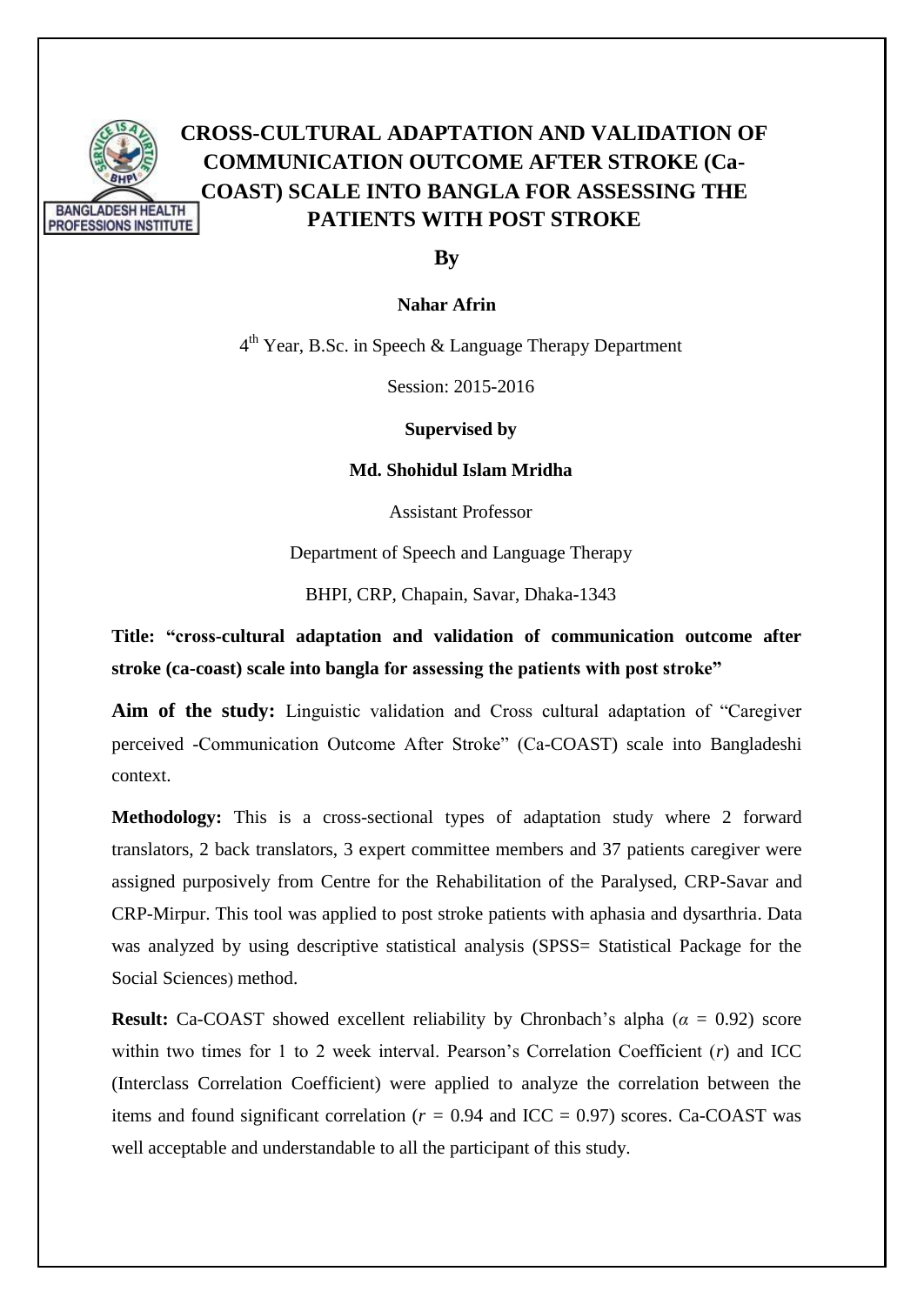**Conclusion:** Carer-COAST is a widely used scale to assess communication status of poststroke patients. This study provides Bangla translated version of Carer-COAST scale for assessing patients who are Bengali. This study showed a brief overview of Ca-COAST-BD which is suitable for the patients with post-stroke in Bangladeshi context. The investigator of this study applied IOC Index scoring system for measuring the content validity of this tool. Not only that but also applied Cronbach's alpha, Pearson's correlation coefficient and ICC test for this scale, and found excellent internal consistency and good test-retest reliability scores for this tool. These scores proved that this tool is scientifically proved and culturally appropriate.

# **Limitation**

Ca-COAST scale is not yet been adapted and linguistically validate in Bangladesh which can be used by Speech & Language Therapist. So, there were some situational limitations and barriers while considering the results of the study in different aspects. Those are as follows:

- COAST Scale has two parts, one part is for patient's rating scale (as: COAST) and another part is for patient's career rating scale (Ca-COAST). In this study, investigator only translate Ca-COAST scale due to limited time for research conduction but tried to make it comparatively standard like other established tools in Bangladesh.
- It was difficult for the investigator to find all the stroke patients within this limited period of time and resources were limited that have a great deal of impact of the study.
- This is a new adaptation study for this tools in Bangladeshi context. So literatures were found in limited number.
- The adaptation procedure took longer period of time, as the experts were not always available and it needs longer time for better study. For this study, time period was limited.

## **Recommendation**

- This is highly recommended for item number twenty, clinician can use short interpretation/ synonymous word for (Quality of life – his/her personal satisfaction in which he/ she is living within this cultural condition).
- Further study can be possible to measure the effectiveness of this scale in the context of Bangladesh.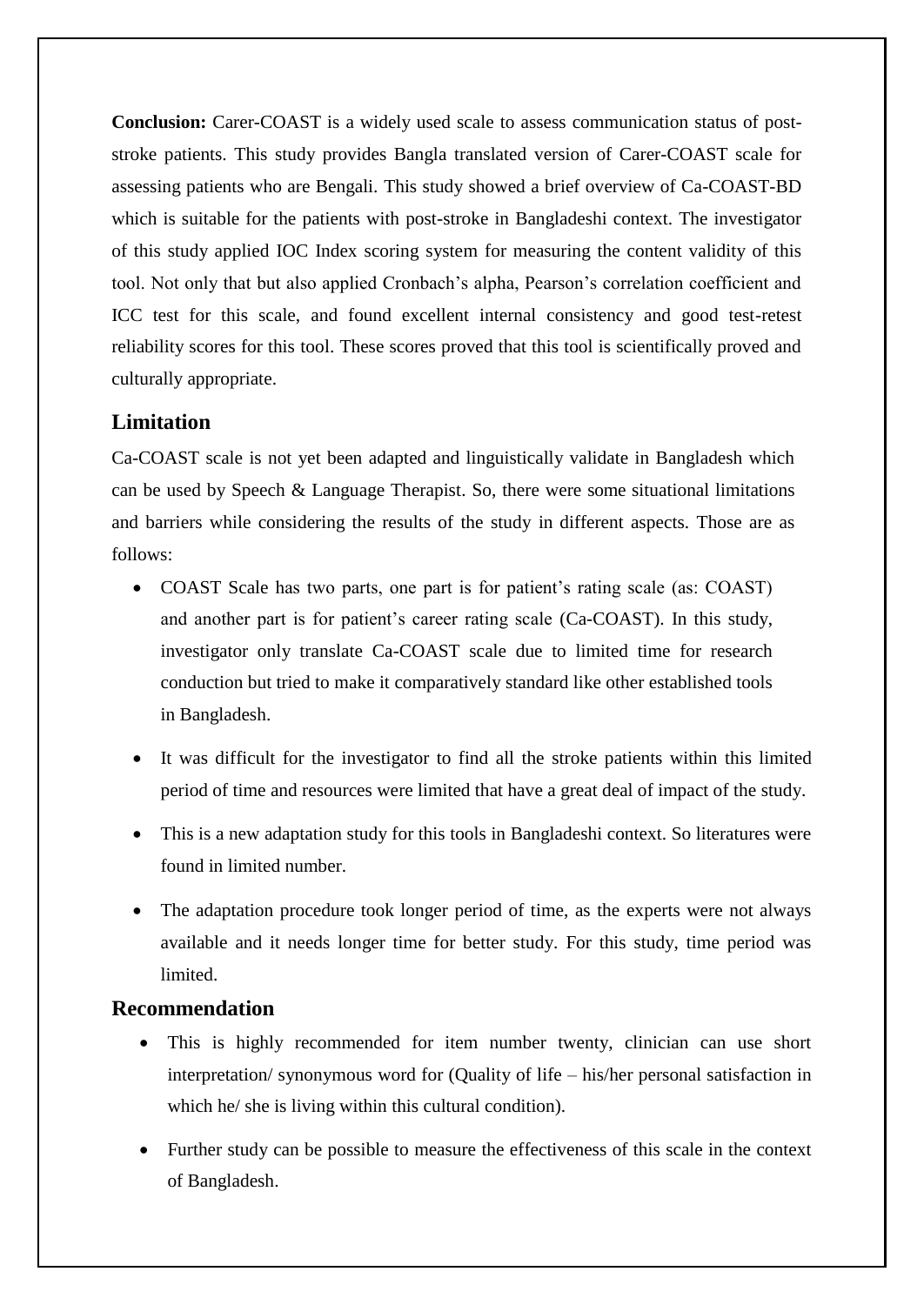- Another study can be done on Patients COAST adaptation and validation in the context of Bangladesh.
- Another study can be done by covering all the sub-branches of CRP, as this will help to cover whole Bangladesh not an individual city.

### **References:**

- Ahmed, S. M., Alam, B. B., Anwar, I., Begum, T., Huque, R., Khan, J. A. and Osman, F. A. (2015). Bangladesh Health System Review. *Health Systems in Transition*,*5*(3),96-97. Retrived from http://www.searo.who.int/entity/asia\_pacific\_observatory/publications/hits/hit\_bangla desh/en/
- Alshenqeeti, H. (2014). Interviewing as a Data Collection Method: A Critical Review. *English Linguistics Research, 3*(1), 39-45. doi: 10.5430/elr.v3n1p39
- Arnao, V., Acciarresi, M., Cittadini, E. and Caso, V. (2016). Stroke incidence, prevalence and mortality in women worldwide. *International Journal of Stroke*, *11*(3), 287-301. doi.10.1177/1747493016632245
- Bambini, V., Arcara, G., Aiachini, B., Cattani, B., Dichiarante, M., Moro, A., Cappa, S. and Pistarini, C. (2016). Assessing functional communication: validation of the Italian versions of the Communication Outcome after Stroke (COAST) scales for speakers and caregivers. *Aphasiology*, *31*(3), 332-358.DOI: 10.1080/02687038.2016.1225275

Bailey, M. D. (1997). *Research for the Health Professional.* Philadelphia: F. A. Davis.

- Beaton, D., Bombardier, C., Guillemin, F., &Ferraz, M. (2000). Guidelines for the Process of Cross-Cultural Adaptation of Self-Report Measures. *Spine*, *25*(24), 3186-3191. doi: 10.1097/00007632-200012150-00014
- Bhasin, H. (2019). *Five Types of Communication - Types of Communication*. [online] Marketing91. Retrived July 28,2019, from: https://www.marketing91.com/five-typesof-communication/
- Bolarinwa, O. (2015). Principles and methods of validity and reliability testing of questionnaires used in social and health science researches. *Nigerian Postgraduate Medical Journal*, *22*(4),195. DOI: 10.4103/1117-1936.173959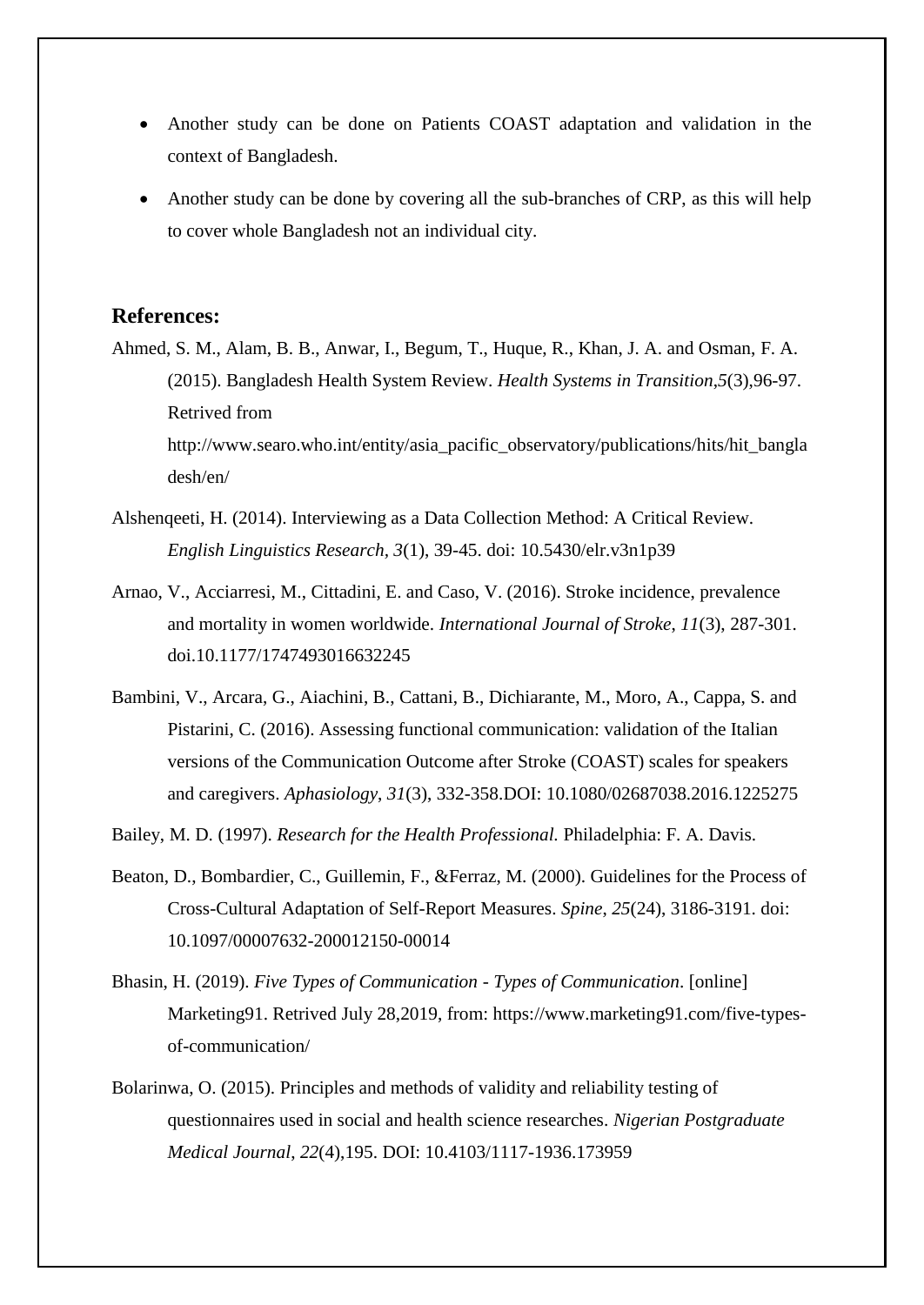- Bowen, P., Hesketh, D., Long, P., & Patchwood, D. (2014). *COAST (Communication Outcomes after Stroke Scale) - Click2go*. Retrieved October 25, 2018 from De Vet, H., Mokkink, L., Mosmuller, D. and Terwee, C. (2017). Spearman–Brown prophecy formula and Cronch's alpha: different faces of reliability and opportunities for new applications. *Journal of Clinical Epidemiology*, *85*, 45- 49.doi.10.1016/j.jclinepi.2017.01.013
- Dhippayom, J., Trevittaya, P., & Cheng, A. (2018). Cross-Cultural Adaptation, Validity, and Reliability of the Patient-Rated Michigan Hand Outcomes Questionnaire for Thai Patients. *Occupational Therapy International*, *2018*, 1-6. doi: 10.1155/2018/8319875
- Gorecki, C., Brown, J., Cano, S., Lamping, D., Briggs, M., & Coleman, S.,…Nixon, J. (2013). Development and validation of a new patient-reported outcome measure for patients with pressure ulcers: the PU-QOL instrument. *Health And Quality Of Life Outcomes*, *11*(1), 95. doi: 10.1186/1477-7525-11-95
- Habib, R., Hosen, I., Islam, R., & Bhowmik, N. (2018). Risk Factors and Etiologies of Ischemic Stroke in Young Adults: A Hospital-based Study in Bangladesh. *BIRDEM Medical Journal*, *8*(2), 138-144. doi: 10.3329/birdem.v8i2.36645
- Islam, A., & Biswas, T. (2014). Health System in Bangladesh: Challenges and Opportunities. *ResearchGate*, *2*(6), 366-374.doi: 10.11648/j.ajhr.20140206.18
- Islam, M., Moniruzzaman, M., Khalil, M., Basri, R., Alam, M., Loo, K. and Gan, S. (2012). Burden of Stroke in Bangladesh. *International Journal of Stroke*, *8*(3), 211- 213.doi.10.1111/j.1747-4949.2012.00885.x
- Jesus, L. M. T., & Valente, A. R. (2016). *Cross-cultural adaptation of health assessment instruments*. Retrieved December 17, 2019, from http://sweet.ua.pt/lmtj/lmtj/JesusValente2016.pdf
- Koo, T. and Li, M. (2016). A Guideline of Selecting and Reporting Intraclass Correlation Coefficients for Reliability Research. *Journal of Chiropractic Medicine*, *15*(2),155- 163. DOI: 10.1016/j.jcm.2016.02.012
- Kovacic, D. (2017). Using the Content Validity Index to Determine Content Validity of an Instrument Assessing Health Care Providers' General Knowledge of Human Trafficking. *Journal of Human Trafficking, 4*(4), 327- 335doi.10.1080/23322705.2017.1364905